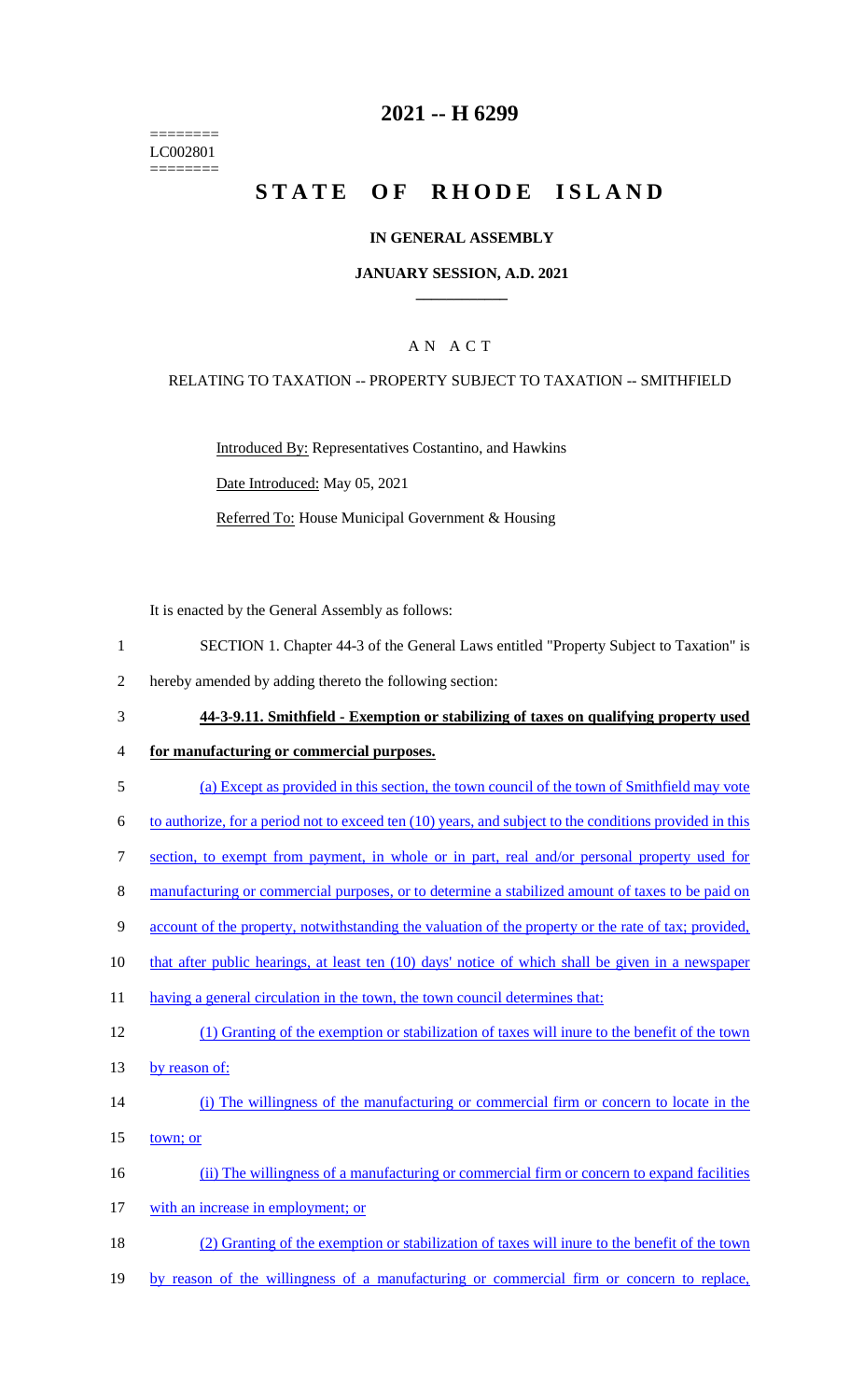- 1 reconstruct, expand, or remodel existing buildings, facilities, fixtures, machinery, or equipment
- 2 with modern buildings, facilities, fixtures, machinery, or equipment resulting in an increase in plant
- 3 or commercial building investment by the firm or concern in the town.
- 4 (b) For purposes of this section, "real property used for commercial purposes" includes any 5 building or structure used for offices or commercial enterprises including, without limitation, any 6 building or structure used for wholesale, warehouse, distribution, and/or storage businesses, used 7 for service industries, or used for any other commercial business, and the land on which the building 8 or structure is situated and not used for residential purposes. 9 (c) For purposes of this section, "personal property used for commercial purposes" means 10 any personal property owned by a firm or concern in its commercial enterprise including, without 11 limitation, furniture, fixtures, equipment, machinery, stock in trade, and inventory. 12 (d) Except as provided in this section, property, the payment of taxes or which is subject 13 to the payment of a stabilized amount of taxes, shall not, during the period for which the exemption 14 or stabilization of the amount of taxes is granted, be further liable to taxation by the town in which 15 the property is located so long as the property is used for the manufacturing or commercial purposes 16 for which the exemption or stabilized amount of taxes was made. 17 (e) Notwithstanding any vote and findings by the town council, the property shall be 18 assessed for and shall pay that portion of the tax, if any, assessed by the town of Smithfield for the 19 purpose of paying the indebtedness of the town and the indebtedness of the state or any political 20 subdivision of the state to the extent assessed upon or apportioned to the town, and the interest on 21 the indebtedness, and for appropriation to any sinking fund of the town, which portion of the tax 22 shall be paid in full, and the taxes so assessed and collected shall be kept in a separate account and 23 used only for that purpose. 24 SECTION 2. This act shall take effect upon passage.

======== LC002801 ========